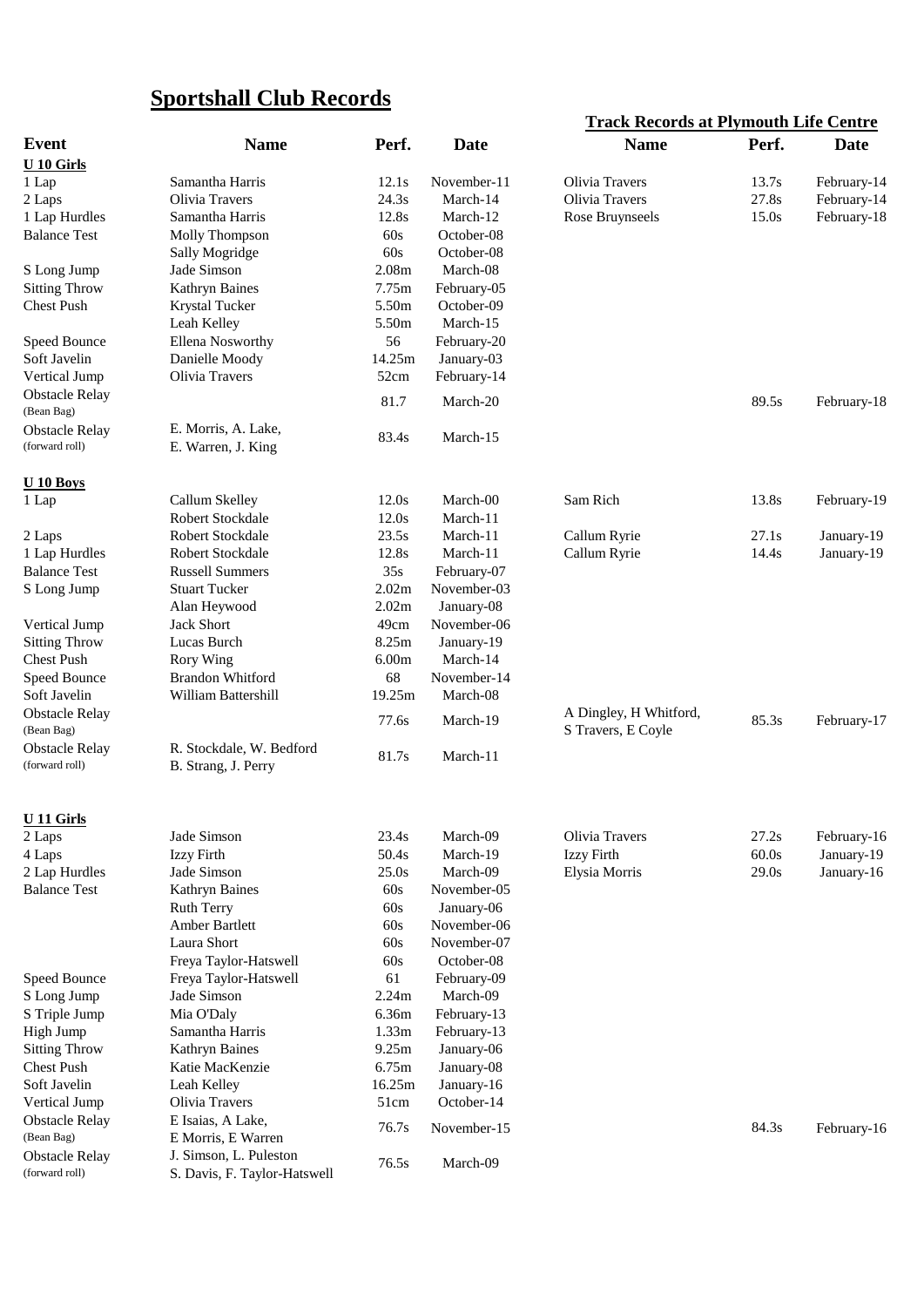| $U$ 11 Boys           |                           |                   |             |                         |       |             |
|-----------------------|---------------------------|-------------------|-------------|-------------------------|-------|-------------|
| 2 Laps                | Robert Stockdale          | 23.0s             | March-12    | <b>Adam Dingley</b>     | 26.5s | January-18  |
| 4 Laps                | Callum Skelley            | 49.1s             | February-01 | Callum Williams         | 61.0s | February-20 |
| 2 Lap Hurdles         | Robert Stockdale          | 24.3s             | March-12    | <b>Brandon Whitford</b> | 28.6s | February-16 |
| <b>Balance Test</b>   | <b>Bradley Green</b>      | 60s               | October-05  |                         |       |             |
|                       | Thomas Ogle               | 60s               | November-05 |                         |       |             |
|                       | James Smith               | 60s               | March-06    |                         |       |             |
|                       | <b>Matthew Bowker</b>     | 60s               | November-06 |                         |       |             |
|                       | James Willcocks           | 60s               | November-07 |                         |       |             |
|                       | James Ogle                | 60s               | January-08  |                         |       |             |
|                       | Nathan Faulkner           | 60s               | March-08    |                         |       |             |
| <b>Shot Putt</b>      | Adam Skelley              | 5.56m             | October-95  |                         |       |             |
| Speed Bounce 30 sec   | <b>Graham Reed</b>        | 70                | February-98 |                         |       |             |
| Speed Bounce 20 sec   | <b>Adam Dingley</b>       | 60                | October-17  |                         |       |             |
|                       | Sam Rich                  | 60                | February-20 |                         |       |             |
| S Long Jump           | <b>Adam Dingley</b>       | 2.19m             | February-18 |                         |       |             |
| S Triple Jump         | Luke Riou                 | 6.02m             | November-09 |                         |       |             |
| High Jump             | Louis Velasquez Vine      | 1.20m             | February-14 |                         |       |             |
| Vertical Jump         | Louis Velasquez Vine      | 55cm              | March-14    |                         |       |             |
| <b>Chest Push</b>     | Eddie Lauri               | 7.00m             | February-18 |                         |       |             |
| <b>Sitting Throw</b>  | <b>Billy Pinkus</b>       | 9.00 <sub>m</sub> | November-06 |                         |       |             |
| Soft Javelin          | <b>Billy Rowell</b>       | 24.00m            | January-07  |                         |       |             |
| <b>Obstacle Relay</b> | A Dingley, T Box,         | 74.9s             | October-17  |                         | 82.5s | January-18  |
| (Bean Bag)            | T Faulkner, D Shearn      |                   |             |                         |       |             |
| <b>Obstacle Relay</b> | N. Faulkner, S. Grannell, | 79.2s             | March-08    |                         |       |             |
| (forward roll)        | J. Ogle, J. Short         |                   |             |                         |       |             |
| U <sub>13</sub> Girls |                           |                   |             |                         |       |             |
| 2 Laps                | <b>Estelle Hodges</b>     | 22.1s             | November-15 | Paige Johnson           | 25.4s | January-17  |
| 4 Laps                | Faith Taylor              | 48.9s             | March-02    | Olivia Travers          | 56.5s | February-17 |
|                       | Olivia Travers            | 48.9s             | November-15 |                         |       |             |
| 6 Laps                | Ella Isaias               | 77.5s             | October-17  | Ella Isaias             | 88.9s | January-18  |
| 2 Lap Hurdles         | <b>Estelle Hodges</b>     | 24.5s             | November-15 | <b>Estelle Hodges</b>   | 27.8s | January-16  |
| High Jump             | Ella Isaias               | 1.45m             | January-18  |                         |       |             |
| <b>Shot Putt</b>      | Paige Johnson             | 8.70m             | February-17 |                         |       |             |
| Speed Bounce (30 sec) | Leila Rodger              | 94                | January-15  |                         |       |             |
| Speed Bounce (20 sec) | Caron Lawson              | 55                | November-03 |                         |       |             |
| S Long Jump           | <b>Estelle Hodges</b>     | 2.29m             | November-15 |                         |       |             |
| S Triple Jump         | Isabella Trowell          | 6.58m             | March-22    |                         |       |             |
| Vertical Jump         | Kathryn Baines            | 56cm              | November-07 |                         |       |             |
| <b>Obstacle Relay</b> | E Hodges, O Travers,      |                   |             |                         |       |             |
| (Bean Bag)            | L Rodger, P Johnson       | 71.3s             | March-16    |                         | 79.8s | January-16  |
| <b>Obstacle Relay</b> | K. MacKenzie, D. Edmonds  |                   |             |                         |       |             |
| (forward roll)        | N. Duncan, A. Thomas      | 78.6s             | November-06 |                         |       |             |
|                       |                           |                   |             |                         |       |             |
| <b>U</b> 13 Boys      |                           |                   |             |                         |       |             |
| 2 Laps                | <b>Adam Dingley</b>       | 22.2s             | March-19    | <b>Adam Dingley</b>     | 25.4s | January-19  |
| 4 Laps                | <b>Grant Batten</b>       | 47.3s             | February-00 | Dylan Fox               | 57.9s | February-14 |
|                       | Callum Skelley            | 47.3s             | February-03 |                         |       |             |
| 6 Laps                | <b>Grant Batten</b>       | 75.4s             | March-00    | Calum Virgo             | 97.9s | January-18  |
| 2 Lap Hurdles         | <b>Stuart Tucker</b>      | 24.4s             | January-07  | Brandon Whitford        | 27.2s | January-17  |
| High Jump             | <b>Andrew Smith</b>       | 1.35m             | November-99 |                         |       |             |
|                       | <b>Ben Williams</b>       | 1.35m             | October-10  |                         |       |             |
|                       | William Bedford           | 1.35m             | October-13  |                         |       |             |
| <b>Shot Putt</b>      | Paul Shepherd             | 8.67m             | March-00    |                         |       |             |
| Speed Bounce (30 sec) | <b>Brandon Whitford</b>   | 90                | January-18  |                         |       |             |
| Speed Bounce (20 sec) | Andrew Reed               | 63                | November-04 |                         |       |             |
| S Long Jump           | Lewis Greenwood           | 2.37m             | November-15 |                         |       |             |
| Vertical Jump         | <b>Ben Williams</b>       | 58cm              | October-09  |                         |       |             |
| S Triple Jump         | Luke Riou                 | 7.20m             | March-12    |                         |       |             |
| <b>Obstacle Relay</b> |                           | 86.1s             |             |                         | 83.0s |             |
| (Bean Bag)            |                           |                   | March-17    |                         |       | February-19 |
| <b>Obstacle Relay</b> | N. Brown, L. Riou         | 78 5c             | November-11 |                         |       |             |
|                       |                           |                   |             |                         |       |             |